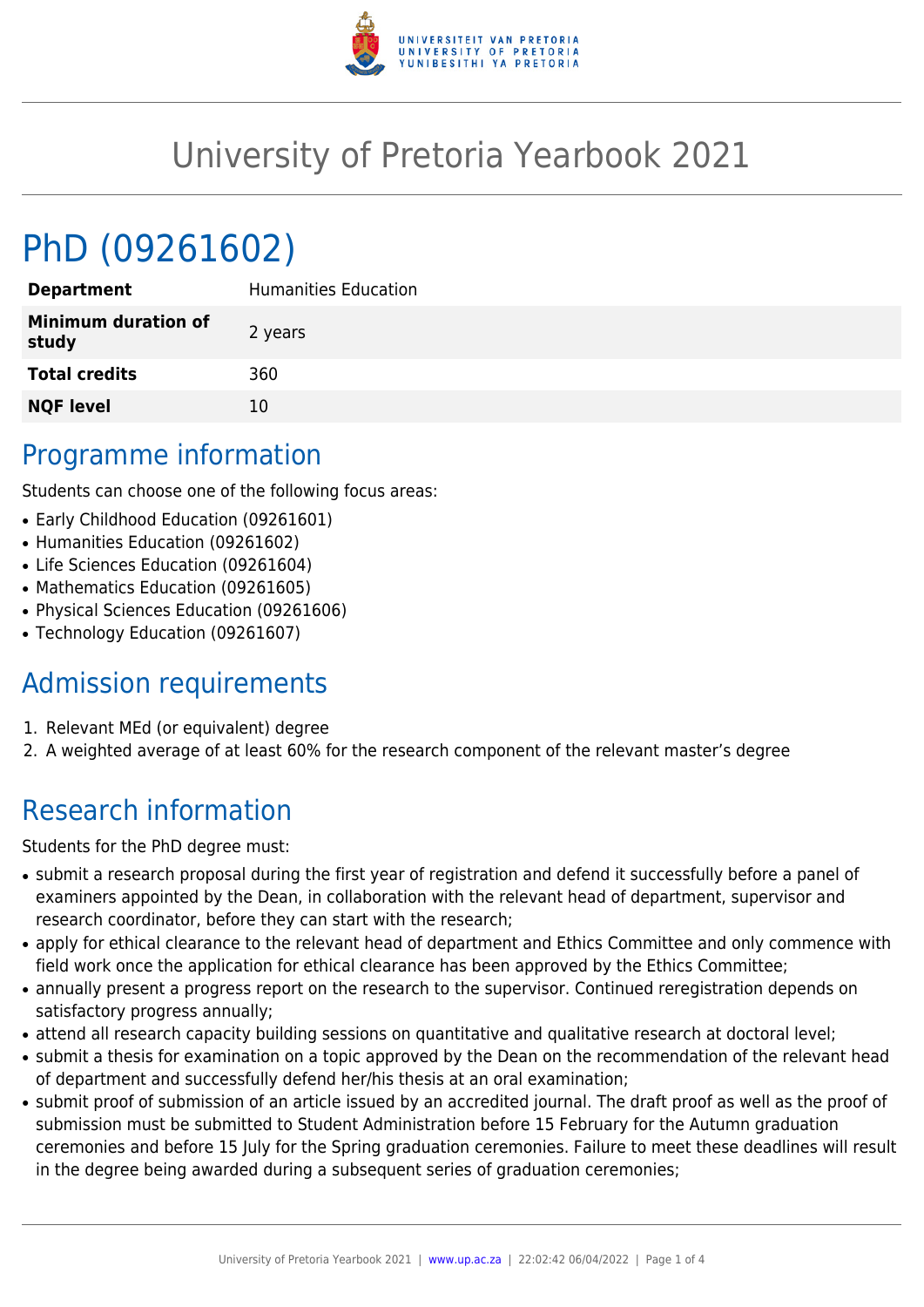

• in addition to the abovementioned copies, each successful student must submit a bound paper copy as well as two electronic copies of the approved thesis to the Head: Student Administration in the format specified by the faculty and in accordance with the minimum standards set by the Department of Library Services (specifications are available at: [http://upetd.up.ac.za/authors/publish/standards.htm#specs?,](http://upetd.up.ac.za/authors/publish/standards.htm#specs) before 15 February for the Autumn graduation ceremonies and before 15 July for the Spring graduation ceremonies. Failure to meet these deadlines will result in the degree being awarded during a subsequent series of graduation ceremonies.

Guidelines for the format, submission and defending of the research proposal will be communicated by the relevant head of department .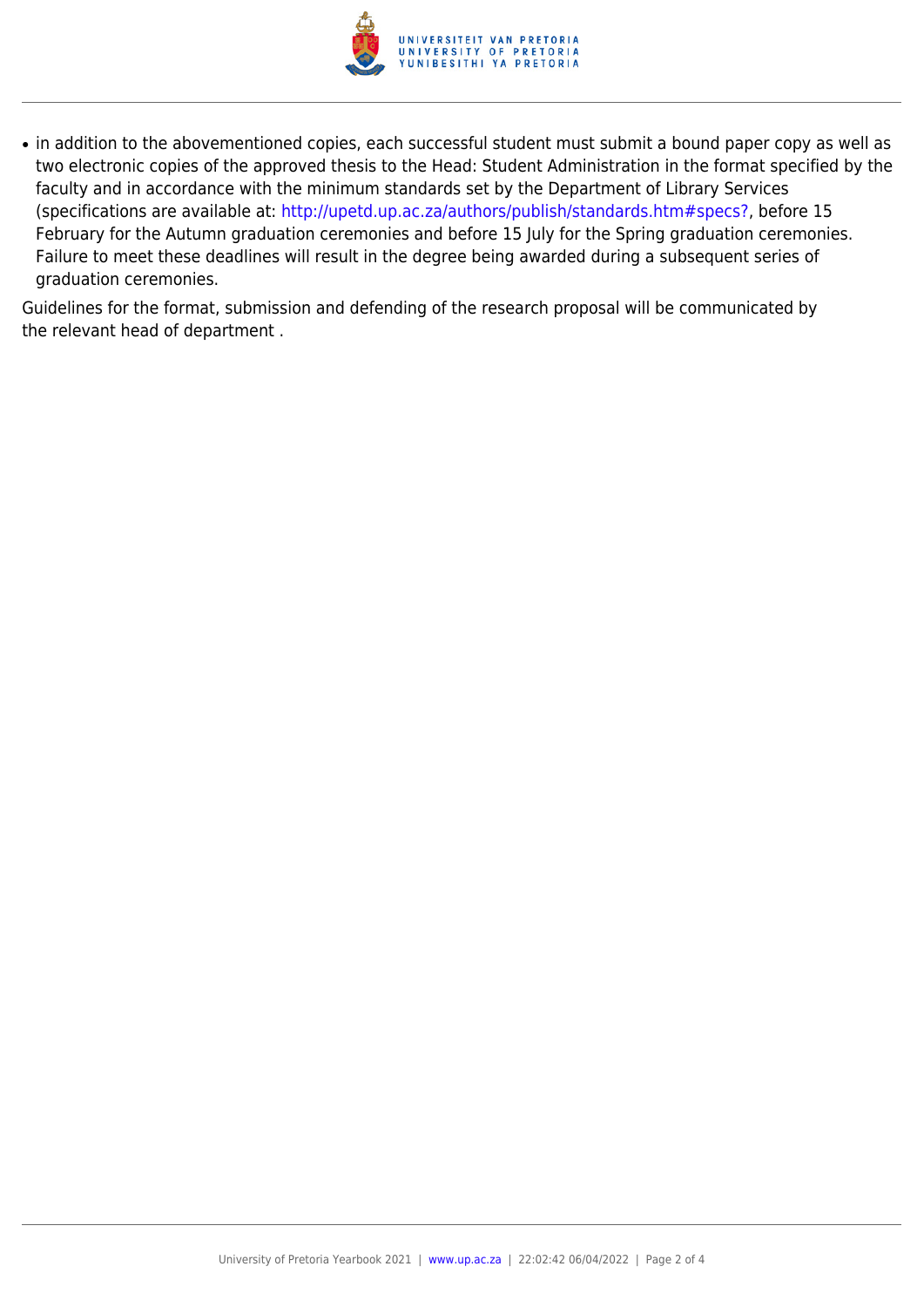

### Curriculum: Year 1

**Minimum credits: 360**

#### **Core modules**

#### **Thesis: Humanities education 990 (HUE 990)**

| <b>Module credits</b>         | 360.00                         |
|-------------------------------|--------------------------------|
| <b>NQF Level</b>              | 10                             |
| <b>Prerequisites</b>          | No prerequisites.              |
| <b>Language of tuition</b>    | Module is presented in English |
| <b>Department</b>             | <b>Humanities Education</b>    |
| <b>Period of presentation</b> | Year                           |
|                               |                                |